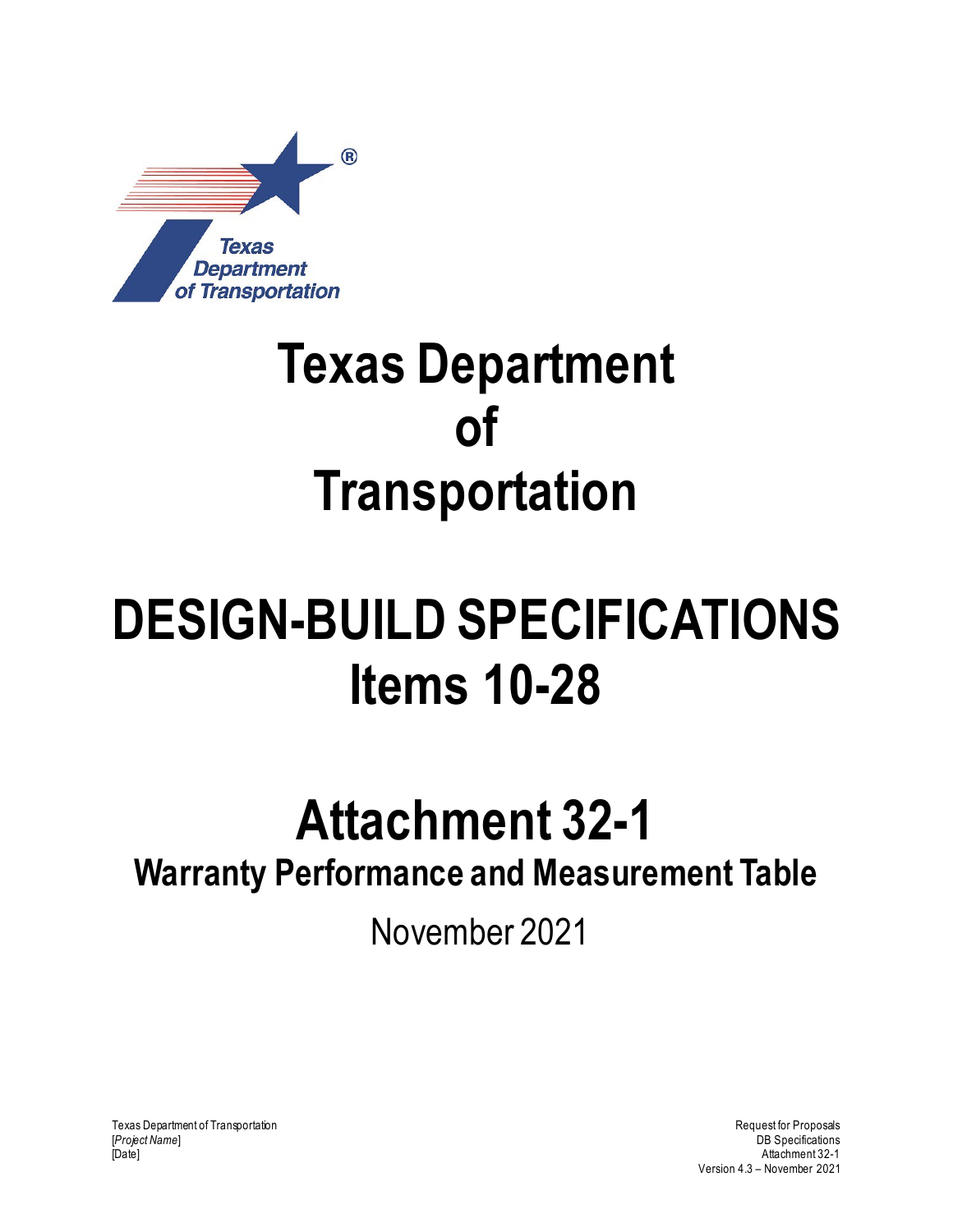### **NOTES TO WARRANTY PERFORMANCE AND MEASUREMENT TABLE**

Note 1. DB Contractor shall record a separate Defect upon failure to achieve any of the requirements set forth in a Measurement Record.

Note 2. DB Contractor shall conduct permanent repair of a Warranty Defect within the Repair Period to restore the condition of a Performance Warranty Element such that: (a) the repair is consistent with the minimum correct required for new construction; (c) the repair addresses the root cause of the Warranty Defect; and (c) upon completion of the repair the Measurement Record is achieved.

Note 3. Unless stated otherwise only in this table, measurements shall be conducted using procedures, techniques, and measuring equipment consistent with TxDOT's Pavement Management Information System Rater's Manual, TxDOT for Operating Inertial Profilers and Evaluating Pavement Profiles" and TxDOT Specification No. TxDOT 968-62-65 "Pavement Condition Data Collection Services".

Note 4. For Element Category 1.1 (Pavement Condition Score) and Element Category 1.2 (ride quality) the Performance Requirements shall apply to all mainlanes and frontage roads and to ramps and other roadways including cro

Note 5. Pavement distress data includes distresses identified directly by automated methods and distresses revealed by post-processing of visual images obtained during data collection by TxDOT certified visual distress rat

Note 6. For every Performance Section which does not meet the travel lane ride quality Performance Requirement as demonstrated by the annual pavement Specialist Inspection in year Y, the permanent repair to restore ride qu pavement Specialist Inspection in year Y+1.

| <b>PERFORMANCE</b><br><b>WARRANTY</b><br><b>ELEMENT</b><br><b>CATEGORY</b> | REF. | <b>PERFORMANCE</b><br><b>WARRANTY</b><br><b>ELEMENT</b> | <b>PERFORMANCE OBJECTIVE</b>                                                                                                                                                                                                                  | <b>REPAIR</b> | <b>INSPECTION AND</b><br>PERIOD   MEASUREMENT METHOD<br>(See Note 3)                                                                                         | REF.  | <b>MEASUREMENT RECORD</b><br>(See Note 1)                                                                                                                                                                                                                                                                                                                                                                                                                        | <b>MINIMUM CORRECTIVE WARRANTY ACTION</b>                                                                                                                                                                                                                                                                                                                                                                                                                                                                                                                                                                                                                                                                                                                                                                                                                                                                                                                                                                                                                      |
|----------------------------------------------------------------------------|------|---------------------------------------------------------|-----------------------------------------------------------------------------------------------------------------------------------------------------------------------------------------------------------------------------------------------|---------------|--------------------------------------------------------------------------------------------------------------------------------------------------------------|-------|------------------------------------------------------------------------------------------------------------------------------------------------------------------------------------------------------------------------------------------------------------------------------------------------------------------------------------------------------------------------------------------------------------------------------------------------------------------|----------------------------------------------------------------------------------------------------------------------------------------------------------------------------------------------------------------------------------------------------------------------------------------------------------------------------------------------------------------------------------------------------------------------------------------------------------------------------------------------------------------------------------------------------------------------------------------------------------------------------------------------------------------------------------------------------------------------------------------------------------------------------------------------------------------------------------------------------------------------------------------------------------------------------------------------------------------------------------------------------------------------------------------------------------------|
| 1) PAVEMENT GENERAL                                                        |      |                                                         |                                                                                                                                                                                                                                               |               |                                                                                                                                                              |       |                                                                                                                                                                                                                                                                                                                                                                                                                                                                  |                                                                                                                                                                                                                                                                                                                                                                                                                                                                                                                                                                                                                                                                                                                                                                                                                                                                                                                                                                                                                                                                |
|                                                                            | 1.1  | <b>Travel Lane Ride</b><br>Quality                      | All roadways have a smooth surface course.                                                                                                                                                                                                    | 6             | See Note TxDOT Designation TEX-<br>1001-S "Test Procedure for<br><b>Operating Inertial Profilers</b><br>and Evaluating Pavement<br>Profiles"<br>(See Note 4) | 1.1.1 | For each Performance Section, excluding Performance<br>Sections with bridge deck and/or bridge approach slab,<br>average IRI shall meet the following criteria:<br>· Mainlanes, Ramps greater than 0.5 miles, Direct<br>Connectors - IRI ≤-85" per mile<br>• All other roadways - IRI ≤95" per mile                                                                                                                                                              | Remove and replace the full lane width to the depth<br>of the warranted pavement and earthwork needed to<br>address the root cause of the Warranty Defect. The<br>removal area <sup>1</sup> shall consist of a minimum of the<br>distressed section and 50 feet in either direction of<br>the distressed section and must be of a sufficient<br>length to ensure ride quality requirements for new<br>construction are achieved throughout the removal<br>and replacement area and its tie in to adjacent<br>construction on completion of repair. The<br>replacement material shall match the original<br>structural design, or structural design revised by DB<br>Contractor and approved by TxDOT with<br>enhancements to address root cause of Warranty<br>Defect.<br>When final surface is concrete, diamond grinding<br>may be used to restore ride. If more than 1/4" is<br>removed, then remove and replace sections with<br>thickness more than 1/4" thinner than plan thickness.<br>Minimum area to be repaired will require TxDOT's<br>concurrence. |
|                                                                            |      | Roughness                                               | Travel Lane Localized No localized areas of roughness within travel lanes. This shall include<br>local bumps, settlements, heaves, and discontinuities at covers and<br>frames that do not show up on the IRI profile reported in item 1.2.1. |               | 6 months Section 7 of TxDOT<br>Designation TEX-1001-S<br>"Test Procedure for Operating<br>Inertial Profilers and<br><b>Evaluating Pavement</b><br>Profiles"  |       | 1.1.2 For each Performance Section, no localized roughness<br>deviations calculated in accordance with the method set<br>forth in Section 7 of TEX-1001-S exceeding 1/2" or less<br>than -1/2" (positive deviations are bumps and negative<br>deviations are dips).<br>This inspection and measurement is not included in the<br>annual Specialist Inspection program but may be used<br>at TxDOT's sole discretion and compliance is required<br>at all times.] |                                                                                                                                                                                                                                                                                                                                                                                                                                                                                                                                                                                                                                                                                                                                                                                                                                                                                                                                                                                                                                                                |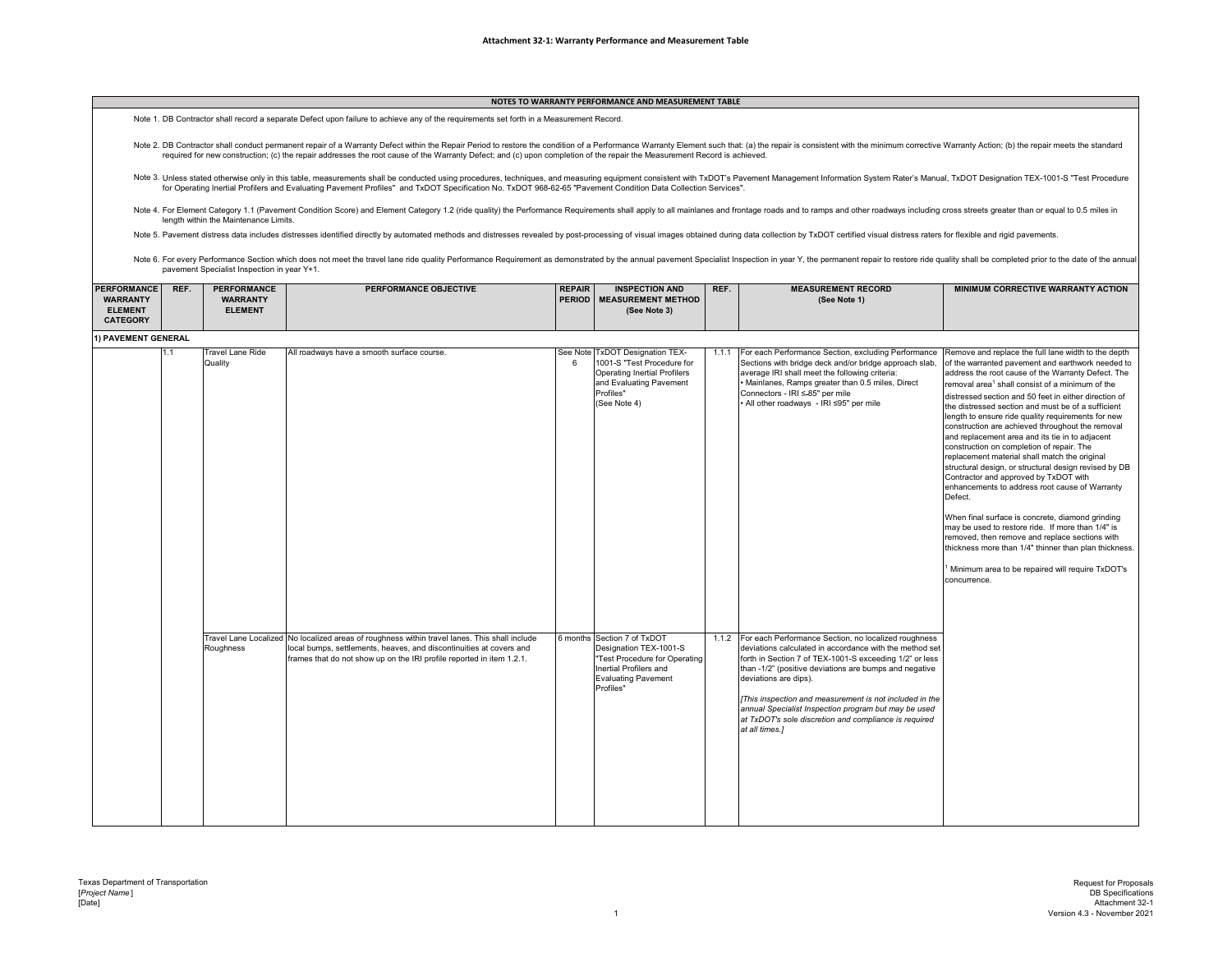| <b>PERFORMANCE</b><br><b>WARRANTY</b><br><b>ELEMENT</b><br><b>CATEGORY</b> | REF. | <b>PERFORMANCE</b><br><b>WARRANTY</b><br><b>ELEMENT</b> | <b>PERFORMANCE OBJECTIVE</b>                                                                                                                                | <b>REPAIR</b><br><b>PERIOD</b> | <b>INSPECTION AND</b><br><b>MEASUREMENT METHOD</b><br>(See Note 3)                     | REF.  | <b>MEASUREMENT RECORD</b><br>(See Note 1)                                                                                                                                                                                                                                                                                                                                                                                                                                                                                                                                                                                                                                                                                                                                                                                                                                                                                                                                          | MINIMUM CORRECTIVE WARRANTY ACTION                                                                                                                                                                                                                                                                                                                                                                                                                                                                                                                                                                                                                                                                                                                                                                                                                                                                                                                                                                                          |
|----------------------------------------------------------------------------|------|---------------------------------------------------------|-------------------------------------------------------------------------------------------------------------------------------------------------------------|--------------------------------|----------------------------------------------------------------------------------------|-------|------------------------------------------------------------------------------------------------------------------------------------------------------------------------------------------------------------------------------------------------------------------------------------------------------------------------------------------------------------------------------------------------------------------------------------------------------------------------------------------------------------------------------------------------------------------------------------------------------------------------------------------------------------------------------------------------------------------------------------------------------------------------------------------------------------------------------------------------------------------------------------------------------------------------------------------------------------------------------------|-----------------------------------------------------------------------------------------------------------------------------------------------------------------------------------------------------------------------------------------------------------------------------------------------------------------------------------------------------------------------------------------------------------------------------------------------------------------------------------------------------------------------------------------------------------------------------------------------------------------------------------------------------------------------------------------------------------------------------------------------------------------------------------------------------------------------------------------------------------------------------------------------------------------------------------------------------------------------------------------------------------------------------|
| 1) PAVEMENT GENERAL                                                        |      |                                                         |                                                                                                                                                             |                                |                                                                                        |       |                                                                                                                                                                                                                                                                                                                                                                                                                                                                                                                                                                                                                                                                                                                                                                                                                                                                                                                                                                                    |                                                                                                                                                                                                                                                                                                                                                                                                                                                                                                                                                                                                                                                                                                                                                                                                                                                                                                                                                                                                                             |
|                                                                            | 1.2  | Discontinuities at<br>bridge approaches                 | All bridge deck approaches to have a smooth surface with no<br>discontinuities exceeding stated measurement in any travel lane or<br>shoulder.              |                                | 6 months 10-ft straightedge used to<br>neasure discontinuities for<br>localized areas. | 1.2.1 | For each Performance Sections that include a bridge<br>deck and/or bridge approach slab, maximum 1/4"<br>variation of the pavement surface from the testing edge address the root cause of the bridge approach<br>of the straightedge between any two straightedge<br>contact points with the pavement surface, measured at<br>any location within the 100 feet length of pavement on<br>either side of the bridge deck. For clarification, in<br>addition to measurements in which both ends of the<br>straightedge have contact points on pavement approacl<br>to structure, this measurement shall allow one contact<br>point of the straightedge on the traveled surface<br>supported by the structure and the other contact point<br>on the pavement approach to the structure.<br>[This inspection and measurement is not included in the<br>annual Specialist Inspection program but may be used<br>at TxDOT's sole discretion and compliance is required<br>at all times.] | Remove and replace the full lane width to the depth<br>of the warranted pavement and earthwork needed to<br>discontinuity. The removal area <sup>1</sup> shall consist of a<br>minimum of the distressed section and 50 feet in<br>either direction of the distressed section and must be<br>of a sufficient length to ensure ride quality<br>requirements for new construction are achieved<br>throughout the removal and replacement area and its<br>tie in to adjacent construction on completion of repair.<br>The replacement material shall match the original<br>structural design, or structural design revised by DB<br>Contractor and approved by TxDOT with<br>enhancements to address root cause of Warranty<br>Defect.<br>When final surface is concrete, diamond grinding<br>may be used to restore ride. If more than 1/4" is<br>removed, then remove and replace sections with<br>thickness more than 1/4" thinner than plan thickness.<br>Minimum area to be repaired will require TxDOT's<br>concurrence. |
|                                                                            |      | Discontinuities in<br>localized areas and<br>crossovers | All localized areas such as crossovers to have a smooth surface course<br>with no discontinuities exceeding specified requirement in Measurement<br>Record. |                                |                                                                                        |       | 1.2.2 For each Performance Section measured in localized<br>areas, excluding bridge decks and the 100 feet length of Review original design and identify and correct<br>pavement on either side of the bridge decks, maximum<br>1/4" variation of the pavement surface from the testing<br>edge of the straightedge between any two straightedge<br>contact points with the pavement surface.<br>[This inspection and measurement is not included in the<br>annual Specialist Inspection program but may be used<br>at TxDOT's sole discretion and compliance is required<br>at all times.]                                                                                                                                                                                                                                                                                                                                                                                        | Address root cause of discontinuity in localized area.<br>deficiencies, errors or omissions. Repair local<br>discontinuity to prevent recurrence.                                                                                                                                                                                                                                                                                                                                                                                                                                                                                                                                                                                                                                                                                                                                                                                                                                                                           |
|                                                                            | 1.3  | Edge drop-offs and<br>other edge defects                | No edge drop-offs or edge breaks exceeding stated measurements.                                                                                             |                                | 6 months Visual inspection                                                             | 1.3.1 | For each Performance Section:<br>No instances of lane-to-lane or lane- to-shoulder<br>separation or drop-off greater than 1/2" for more than 10 to prevent recurrence.<br>feet in length.<br>. No instances of shoulder to adjacent non-vehicular<br>area drop off greater than 2" for more than 10 feet in<br>lenath.<br>No instances of build-up of material in non-vehicular<br>area adjacent to shoulder with height greater than 3" for<br>more than 10 feet in length.<br>No more than 50 cumulative feet of edge breaking<br>greater than 4" wide.                                                                                                                                                                                                                                                                                                                                                                                                                          | Address root cause of edge drop-off or edge defect.<br>Review original design and identify and correct<br>deficiencies, errors or omissions. Repair edge defect                                                                                                                                                                                                                                                                                                                                                                                                                                                                                                                                                                                                                                                                                                                                                                                                                                                             |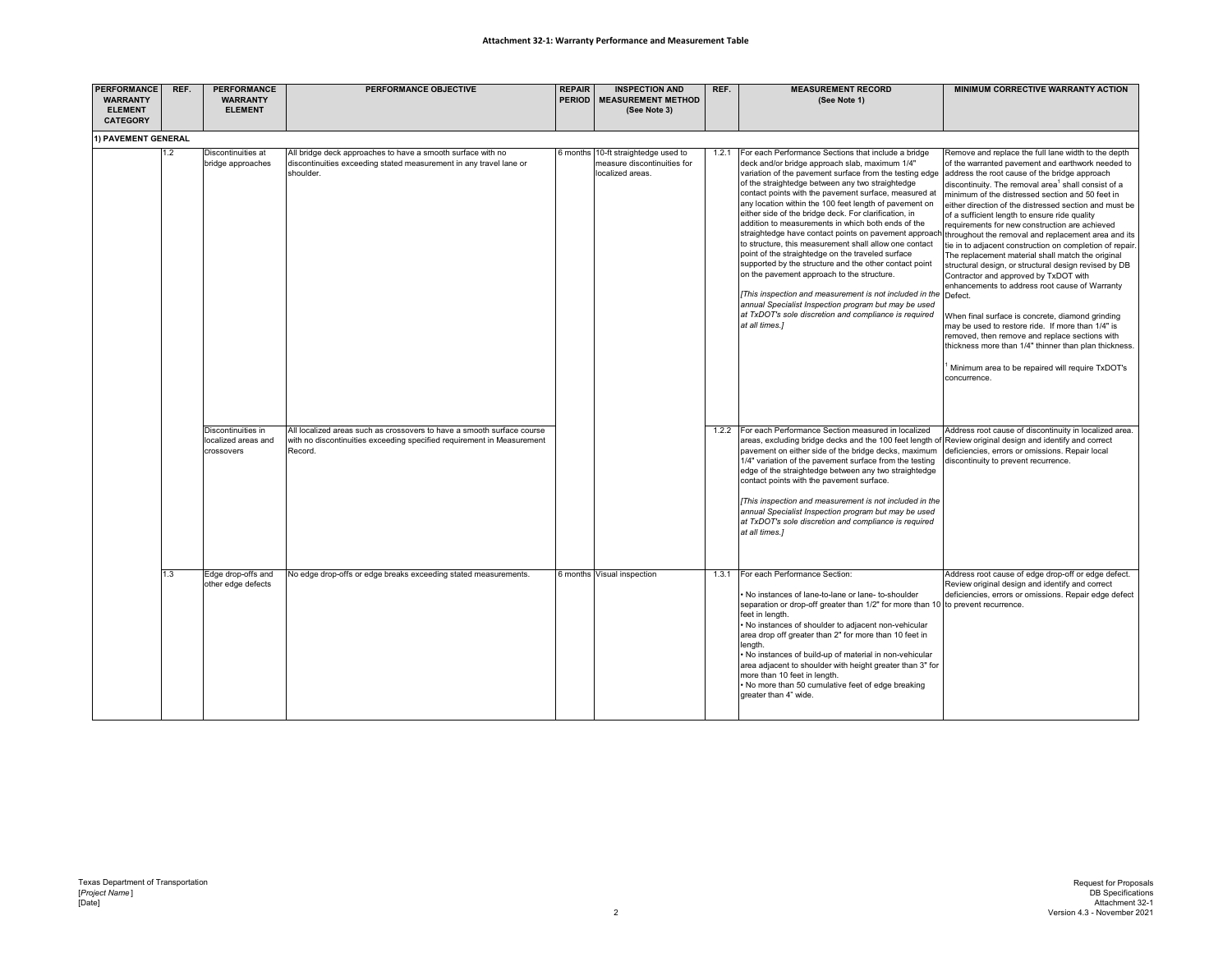### **Attachment 32‐1: Warranty Performance and Measurement Table**

| <b>PERFORMANCE</b><br><b>WARRANTY</b><br><b>ELEMENT</b><br><b>CATEGORY</b> | REF. | <b>PERFORMANCE</b><br><b>WARRANTY</b><br><b>ELEMENT</b> | <b>PERFORMANCE OBJECTIVE</b>                                                                                                                                                                                    | <b>REPAIR</b><br><b>PERIOD</b> | <b>INSPECTION AND</b><br><b>MEASUREMENT METHOD</b><br>(See Note 3)                                                                                                                  | REF.   | <b>MEASUREMENT RECORD</b><br>(See Note 1)                                                                                                                                                                                                                                                                                                                                | MINIMUM CORRECTIVE WARRANTY ACTION                                                                                                                                                                                                                                                                                                                                                                                                                                                                                                                                                                                                                                                                                                                                                                                                                                                                                                                                                                                                                                                         |
|----------------------------------------------------------------------------|------|---------------------------------------------------------|-----------------------------------------------------------------------------------------------------------------------------------------------------------------------------------------------------------------|--------------------------------|-------------------------------------------------------------------------------------------------------------------------------------------------------------------------------------|--------|--------------------------------------------------------------------------------------------------------------------------------------------------------------------------------------------------------------------------------------------------------------------------------------------------------------------------------------------------------------------------|--------------------------------------------------------------------------------------------------------------------------------------------------------------------------------------------------------------------------------------------------------------------------------------------------------------------------------------------------------------------------------------------------------------------------------------------------------------------------------------------------------------------------------------------------------------------------------------------------------------------------------------------------------------------------------------------------------------------------------------------------------------------------------------------------------------------------------------------------------------------------------------------------------------------------------------------------------------------------------------------------------------------------------------------------------------------------------------------|
| 1a) PAVEMENT (ASPHALT)                                                     |      |                                                         |                                                                                                                                                                                                                 |                                |                                                                                                                                                                                     |        |                                                                                                                                                                                                                                                                                                                                                                          |                                                                                                                                                                                                                                                                                                                                                                                                                                                                                                                                                                                                                                                                                                                                                                                                                                                                                                                                                                                                                                                                                            |
|                                                                            |      | Ruts                                                    | All roadways (including ramps) are free from surface depressions in wheel 6 months a. Depth as measured using<br>path exceeding measurement record thresholds.                                                  |                                | an automated device in<br>compliance with TxDOT<br>Specification 968-62-65<br>Section 10.4.2.<br>b. 10-ft straight edge used to<br>measure rut depth for<br>localized areas.        | 1a.1.1 | No depth of rut at any location greater than 1/2" for more Remove and replace the full lane width to the depth<br>than 10 feet in length.                                                                                                                                                                                                                                | of the affected lavers. The removal area <sup>1</sup> shall<br>consist at a minimum of the distressed section and<br>at minimum of 50 feet in either direction of the<br>distressed section and must be of a sufficient length<br>to ensure ride quality requirements for new<br>construction are achieved throughout the removal<br>and replacement area and its tie in to adjacent<br>construction on completion of repair. The<br>replacement material shall match the original<br>structural design, or structural design revised by DB<br>Contractor and approved by TxDOT with<br>enhancements to address root cause of Warranty<br>Defect.<br>Minimum area to be repaired will require TxDOT's<br>concurrence.                                                                                                                                                                                                                                                                                                                                                                      |
|                                                                            | 1a.2 | Cracking                                                | All roadways (including shoulders and ramps) are free from cracking of<br>any type exceeding measurement record thresholds. (Cracking types<br>include longitudinal, transverse, alligator and block cracking). |                                | 6 months a. Pavement surface<br>distresses measured using<br>the methods identified in<br>TxDOT Specification 968-62-<br>65 Section 10.4.5.<br>(See Note 5)<br>b. Visual inspection |        | 1a.2.1 No unsealed cracks exceeding 1/4" wide with a length<br>exceeding 5 feet.                                                                                                                                                                                                                                                                                         | Seal all cracks with approved crack sealing material<br>from the TxDOT MPL. For any repaired crack, no<br>failure of repair shall be exhibited defined as areas<br>along the sealed or filled crack exhibiting loss of<br>adhesion (loss of crack seal material from the crack<br>reservoir or crack seal pulling away from the<br>sidewalls of the reservoir) or lack of cohesiveness<br>(splitting) within the crack seal material.<br>The following full depth repair corrective Warranty<br>Action threshold shall apply to longitudinal cracking.<br>Where more than 500 linear feet of longitudinal crack<br>exceeding 1/8" are detected in any lane within a<br>Performance Section (sealed or unsealed), corrective<br>Warranty Action shall be per Line Item 1a.8 (Failure)<br>The following full depth repair corrective Warranty<br>Action threshold for transverse cracking shall apply.<br>Where more than 30 transverse cracks are detected<br>in any lane within a Performance Section (sealed or<br>unsealed), Corrective Action shall be per Line Item<br>1a.8 (Failure). |
| 1a) PAVEMENT (ASPHALT)                                                     |      |                                                         |                                                                                                                                                                                                                 |                                |                                                                                                                                                                                     |        |                                                                                                                                                                                                                                                                                                                                                                          |                                                                                                                                                                                                                                                                                                                                                                                                                                                                                                                                                                                                                                                                                                                                                                                                                                                                                                                                                                                                                                                                                            |
|                                                                            | a.3  | Raveling                                                | All roadways (including shoulders and ramps) are free from raveling<br>exceeding measurement record thresholds.                                                                                                 | 6 months                       |                                                                                                                                                                                     | 1a.3.1 | Total area of raveling shall not exceed 10% of<br>pavement surface area in any Performance Section<br>(rating code 1 or less). (where there are multiple areas<br>of raveling within a Performance Section, these areas<br>shall be added to determine whether the 10% criterion is distressed section and at minimum of 50 feet in either<br>exceeded).                 | Remove and replace the full lane width to the depth<br>of the warranted pavement and earthwork needed to<br>address the root cause of the Warranty Defect. The<br>emoval area <sup>1</sup> shall consist at a minimum of the<br>direction of the distressed section and must be of a<br>sufficient length to ensure ride quality requirements<br>for new construction are achieved throughout the                                                                                                                                                                                                                                                                                                                                                                                                                                                                                                                                                                                                                                                                                          |
|                                                                            | 1a.4 | Flushing / bleeding                                     | All roadways (including shoulders and ramps) are free from flushing /<br>bleeding exceeding measurement record thresholds.                                                                                      | 6 months                       |                                                                                                                                                                                     | 1a.4.1 | Total area of flushing / bleeding shall not exceed 10% of removal and replacement area and its tie in to<br>wheel path surface area in any Performance Section<br>(rating code 1 or less). (where there are multiple areas<br>of flushing / bleeding within a Performance Section,<br>these areas shall be added to determine whether the<br>10% criterion is exceeded). | adjacent construction on completion of repair. The<br>replacement material shall match the original<br>structural design, or structural design revised by DB<br>Contractor and approved by TxDOT with<br>enhancements to address root cause of the Warranty<br>Defect.<br>Minimum area to be repaired will require TxDOT's<br>concurrence.                                                                                                                                                                                                                                                                                                                                                                                                                                                                                                                                                                                                                                                                                                                                                 |
|                                                                            |      |                                                         |                                                                                                                                                                                                                 |                                |                                                                                                                                                                                     |        |                                                                                                                                                                                                                                                                                                                                                                          |                                                                                                                                                                                                                                                                                                                                                                                                                                                                                                                                                                                                                                                                                                                                                                                                                                                                                                                                                                                                                                                                                            |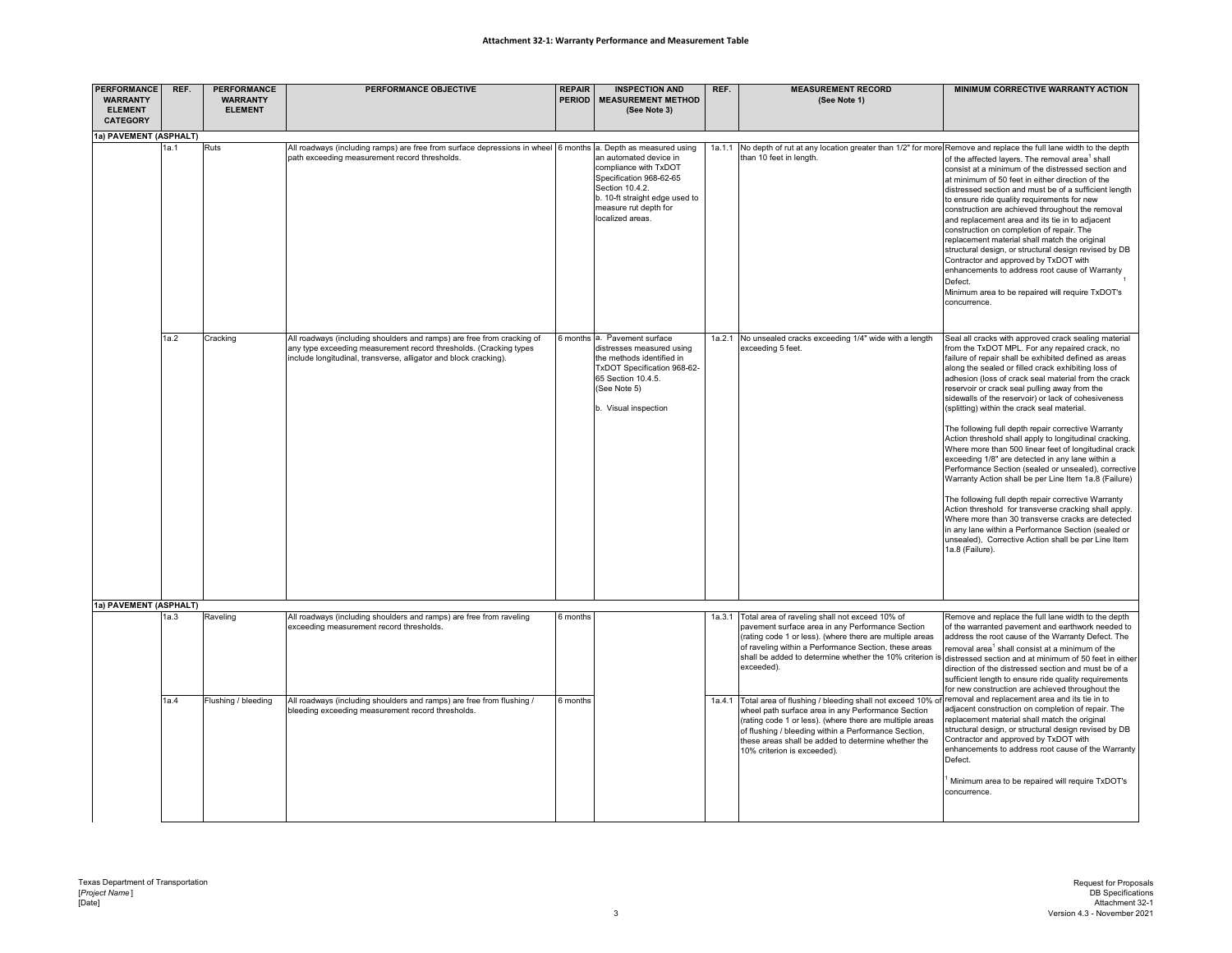| <b>PERFORMANCE</b><br><b>WARRANTY</b> | REF.             | <b>PERFORMANCE</b><br><b>WARRANTY</b>       | <b>PERFORMANCE OBJECTIVE</b>                                                                                                                     | <b>REPAIR</b><br><b>PERIOD</b> | <b>INSPECTION AND</b><br><b>MEASUREMENT METHOD</b>                                                                                                  | REF.   | <b>MEASUREMENT RECORD</b><br>(See Note 1)                                                                                                                                                                                    | <b>MINIMUM CORRECTIVE WARRANTY ACTION</b>                                                                                                                                                                                                                                                                                                                                                                                                                                                                                                                                                                                                                                                                                                                                                                        |
|---------------------------------------|------------------|---------------------------------------------|--------------------------------------------------------------------------------------------------------------------------------------------------|--------------------------------|-----------------------------------------------------------------------------------------------------------------------------------------------------|--------|------------------------------------------------------------------------------------------------------------------------------------------------------------------------------------------------------------------------------|------------------------------------------------------------------------------------------------------------------------------------------------------------------------------------------------------------------------------------------------------------------------------------------------------------------------------------------------------------------------------------------------------------------------------------------------------------------------------------------------------------------------------------------------------------------------------------------------------------------------------------------------------------------------------------------------------------------------------------------------------------------------------------------------------------------|
| <b>ELEMENT</b><br><b>CATEGORY</b>     |                  | <b>ELEMENT</b>                              |                                                                                                                                                  |                                | (See Note 3)                                                                                                                                        |        |                                                                                                                                                                                                                              |                                                                                                                                                                                                                                                                                                                                                                                                                                                                                                                                                                                                                                                                                                                                                                                                                  |
|                                       | 1a.5             | Failures                                    | All roadways are free from failures exceeding measurement record<br>thresholds.                                                                  | 6 months                       |                                                                                                                                                     |        | 1a.5.1 No failures exceeding:<br>(a) the failure criteria set forth in the TxDOT PMIS<br>Rater's Manual: or<br>(b) the failure thresholds for longitudinal and transverse<br>cracking set forth in line items 1a.2 and 1a.3. | Remove and replace the full lane width to the full<br>depth of the warranted pavement and the depth of<br>any earthwork needed to address the root cause of<br>the Warranty Defect. The removal area shall consist<br>at a minimum of the distressed 0.1 mile section and<br>0.1 miles in either direction of the section for the<br>distressed surface and must be of a sufficient length<br>to ensure ride quality requirements for new<br>construction are achieved throughout the removal<br>and replacement area and its tie in to adjacent<br>construction on completion of repair. The<br>replacement material shall match the original<br>structural design, or structural design revised by DB<br>Contractor and approved by TxDOT with<br>enhancements to address root cause of the Warranty<br>Defect |
| 1b) PAVEMENT (CRCP)                   | 1 <sub>b.1</sub> | <b>Spalled Cracks</b>                       | All roadways (including shoulders and ramps) are free from spalled cracks 6 months a. Pavement surface                                           |                                |                                                                                                                                                     | 1b.1.1 | . No spalled cracks exceeding 10% of total crack length Repair the 0.1 mile section of affected lanes with                                                                                                                   |                                                                                                                                                                                                                                                                                                                                                                                                                                                                                                                                                                                                                                                                                                                                                                                                                  |
|                                       |                  |                                             | exceeding measurement thresholds.                                                                                                                |                                | distresses measured using<br>the methods identified in<br>TxDOT Specification 968-62-<br>65 Section 10.4.5.<br>(See Note 5)<br>b. Visual inspection |        | within a Performance Section.<br>No individual spalling of any crack greater than 12"<br>length.                                                                                                                             | either:<br>a mill and fill with thin bonded concrete overlay; or<br>repair the spalled cracks in accordance with Item<br>720 and overlay with HMA. The overlay design must<br>have TxDOT's concurrence and must meet ride<br>quality requirements.                                                                                                                                                                                                                                                                                                                                                                                                                                                                                                                                                               |
|                                       | 1b.2             | Popouts and<br>Punchouts                    | All roadways (including shoulders and ramps) are free from popouts and<br>punchouts exceeding measurement thresholds.                            | 6 months                       |                                                                                                                                                     |        | 1b.2.1 • No popouts greater than 4" wide or long exceeding a<br>depth of 1".<br>No punchouts with a maximum dimension of 24" or<br>more exceeding 1/4" vertical fault dimension compared<br>to adjacent intact slab.         | Remove and replace full lane width for any 1.0 mile<br>stretch that contains more than 11 punchouts.<br>Perform full depth concrete repair for full lane width<br>and at least 5 feet before and after the punchout (in<br>the longitudinal direction), when there are fewer than<br>12 punchouts within a 1.0 mile stretch.                                                                                                                                                                                                                                                                                                                                                                                                                                                                                     |
| 1c) PAVEMENT (JCP)                    | 1 <sub>b.3</sub> |                                             | Longitudinal Cracking All roadways (including shoulders and ramps) are free from longitudinal<br>cracks exceeding measurement record thresholds. | 6 months                       |                                                                                                                                                     |        | 1b.3.1 • No unstitched longitudinal cracks with width less than<br>or equal to 1/8".<br>. No longitudinal cracks with width exceeding 1/8".                                                                                  | Crack Widths ≤ 1/8"<br>Cross stitch at 1ft intervals the length of the crack<br>and seal.<br>Crack Widths >1/8"<br>Full depth repair of the full lane width and at least 5 ft.<br>from the each end of longitudinal crack. If additional<br>distresses exist within this area, an additional 5 ft.<br>from the additional distress will be removed and<br>replaced if greater than the longitudinal crack repair<br>area.                                                                                                                                                                                                                                                                                                                                                                                        |
|                                       | 1c.1             |                                             | Damaged Joints and All roadways (including shoulders and ramps) are free from damaged                                                            |                                | 6 months a. Pavement surface                                                                                                                        |        | 1c.1.1 • No missing or damaged joint seal exceeding 10% of                                                                                                                                                                   | Full depth repair of the distressed joint. This includes                                                                                                                                                                                                                                                                                                                                                                                                                                                                                                                                                                                                                                                                                                                                                         |
|                                       |                  | Cracks                                      | joints and cracks.                                                                                                                               |                                | distresses measured using<br>the methods identified in<br>TxDOT Specification 968-62-<br>65 Section 10.4.5.<br>(See Note 5)<br>b. Visual inspection |        | joint length.<br>No spalling of joints or cracks exceeding 10% of joint<br>or crack length for any slab.<br>No individual spalling of joints or cracks more than 3"<br>in width and greater than 12" length.                 | both adjacent slabs at the distressed joint.<br>Crack widths ≤ 1/8"<br>Dowel bar retrofit in wheel paths<br>Crack widths >1/8"<br>Replace slabs with cracking.                                                                                                                                                                                                                                                                                                                                                                                                                                                                                                                                                                                                                                                   |
|                                       | 1c.2             | Slabs with cracks in<br>multiple directions | All roadways (including shoulders and ramps) are free from potential<br>shattered slabs.                                                         | 6 months                       |                                                                                                                                                     |        | 1c.2.1 No slabs separated into three or more pieces by a<br>combination of transverse cracks and longitudinal<br>cracks of any width extending from edge to edge of the<br>slab.                                             | Full depth repair of the shattered slab and at least 1<br>slab on each side of the shatter slab in the<br>longitudinal direction.                                                                                                                                                                                                                                                                                                                                                                                                                                                                                                                                                                                                                                                                                |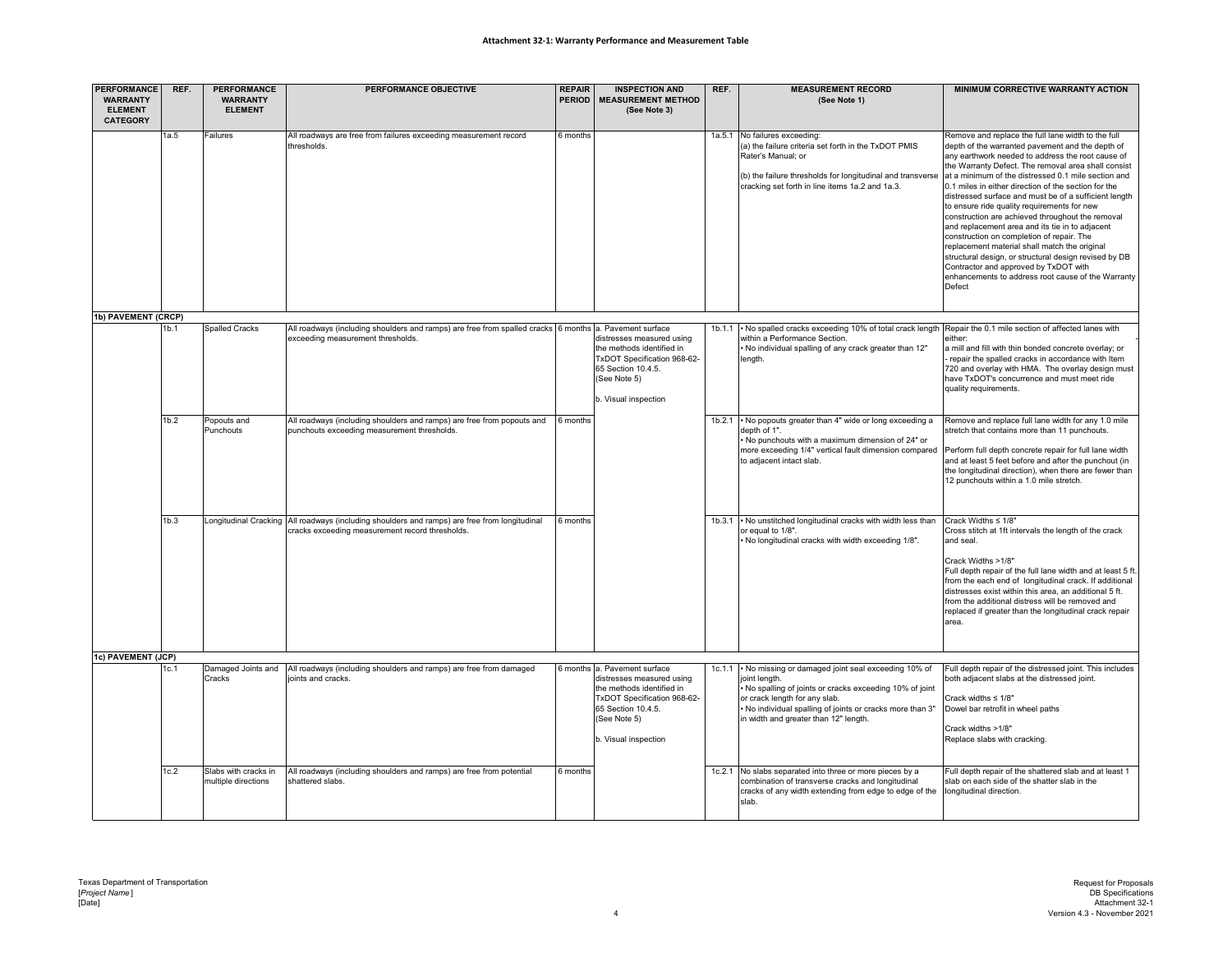### **Attachment 32‐1: Warranty Performance and Measurement Table**

| <b>PERFORMANCE</b><br><b>WARRANTY</b> | REF. | <b>PERFORMANCE</b><br><b>WARRANTY</b>          | PERFORMANCE OBJECTIVE                                                                                                                  | <b>REPAIR</b><br><b>PERIOD</b> | <b>INSPECTION AND</b><br><b>MEASUREMENT METHOD</b> | REF.  | <b>MEASUREMENT RECORD</b>                                                                        | <b>MINIMUM CORRECTIVE WARRANTY ACTION</b>                                                                       |
|---------------------------------------|------|------------------------------------------------|----------------------------------------------------------------------------------------------------------------------------------------|--------------------------------|----------------------------------------------------|-------|--------------------------------------------------------------------------------------------------|-----------------------------------------------------------------------------------------------------------------|
| <b>ELEMENT</b>                        |      | <b>ELEMENT</b>                                 |                                                                                                                                        |                                | (See Note 3)                                       |       | (See Note 1)                                                                                     |                                                                                                                 |
| <b>CATEGORY</b>                       |      |                                                |                                                                                                                                        |                                |                                                    |       |                                                                                                  |                                                                                                                 |
|                                       | 1c.3 | Slabs with<br><b>Longitudinal Cracks</b>       | All roadways (including shoulders and ramps) are free from slabs with<br>ongitudinal cracks.                                           | 6 months                       |                                                    |       | 1c.3.1 No longitudinal cracks in any slab with width exceeding<br>$1/8"$ .                       | Full depth repair of the slabs with longitudinal crack<br>and at least 1 slab on each side of the cracked slabs |
|                                       |      |                                                |                                                                                                                                        |                                |                                                    |       |                                                                                                  | in the longitudinal direction.                                                                                  |
|                                       |      |                                                |                                                                                                                                        |                                |                                                    |       |                                                                                                  |                                                                                                                 |
|                                       | 1c.4 | Failures                                       | All roadways are free from failures.                                                                                                   | 6 months                       |                                                    |       | 1c.4.1 No failures exceeding the failure criteria set forth in the<br>TxDOT PMIS Rater's Manual. | Full depth repair of the slabs with failures and at leas<br>slab on each side of the slabs with failures in the |
|                                       |      |                                                |                                                                                                                                        |                                |                                                    |       |                                                                                                  | longitudinal direction.                                                                                         |
| 2) DRAINAGE                           |      |                                                |                                                                                                                                        |                                |                                                    |       |                                                                                                  |                                                                                                                 |
|                                       | 2.1  | Non-bridge class                               | Each element of the drainage system functions properly from the point at                                                               |                                | 6 months Visual inspection                         |       | Pipes, ditches and channels are clear of obstructions to                                         | Clean, clear or empty drainage systems to address                                                               |
|                                       |      | culverts, Pipes,                               | which water drains from the travel way to the outfall or drainage way and is                                                           |                                | supplemented by CCTV                               |       | flow, including debris and other accumulations, such                                             | Defect. Address root cause of obstructions or                                                                   |
|                                       |      | ditches,<br>channels, catch                    | free of:<br>defects in sealant at movement joints                                                                                      |                                | where there is evidence of a<br>Defect and further | 2.1.1 | that throughout their length, no more than 10% of the<br>design cross sectional area is impeded. | accumulations. Review original design and identify<br>and correct deficiencies, errors or omissions. Modify     |
|                                       |      | basins, inlets.                                | scour damage                                                                                                                           |                                | investigation is needed to                         |       |                                                                                                  | drainage systems to prevent recurrence.                                                                         |
|                                       |      | manholes and outfalls • corrosion of rebar     |                                                                                                                                        |                                | inspect buried pipe work.                          |       |                                                                                                  |                                                                                                                 |
|                                       |      |                                                |                                                                                                                                        |                                |                                                    | 2.1.2 | Performance Objective met.                                                                       |                                                                                                                 |
|                                       | 2.2  | Drainage treatment                             | Drainage treatment and balancing systems, flow and spillage control                                                                    |                                | 6 months Visual inspection                         |       |                                                                                                  | Address root cause of malfunctioning drainage                                                                   |
|                                       |      | devices                                        | devices function correctly and their location and means of operation is                                                                |                                |                                                    |       |                                                                                                  | treatment devices. Review original design and                                                                   |
|                                       |      |                                                | recorded adequately to permit their correct operation in Emergency.                                                                    |                                |                                                    | 2.2.1 | Number of devices functioning correctly with means of                                            | identify and correct deficiencies, errors or omissions.<br>Modify drainage treatment devices to prevent         |
|                                       |      |                                                |                                                                                                                                        |                                |                                                    |       | operation displayed.                                                                             | recurrence.                                                                                                     |
|                                       |      |                                                |                                                                                                                                        |                                |                                                    |       |                                                                                                  |                                                                                                                 |
|                                       | 2.3  | Discharge systems                              | Surface water discharge systems perform their proper function and<br>discharge to groundwater and waterways complies with the relevant |                                | 6 months Visual inspection                         |       | 2.3.1 Performance objective met                                                                  | Address root cause of standing water. Review origina<br>design and identify and correct deficiencies, errors or |
|                                       |      |                                                | legislation and permits.                                                                                                               |                                |                                                    |       |                                                                                                  | omissions. Modify drainage collection and                                                                       |
|                                       |      |                                                |                                                                                                                                        |                                |                                                    |       |                                                                                                  | conveyances to prevent recurrence.                                                                              |
|                                       |      |                                                |                                                                                                                                        |                                |                                                    |       |                                                                                                  |                                                                                                                 |
|                                       | 2.4  | Erosion                                        | No deviation from design grade (high or low) greater than 6" exists along                                                              |                                | 6 months Visual inspection                         | 2.4.1 | Performance objective met.                                                                       | Perform repairs to ensure surface water discharge                                                               |
|                                       |      |                                                | ditches, swales, ponds, and channels.                                                                                                  |                                |                                                    |       |                                                                                                  | systems comply with relevant legislation and permits.                                                           |
|                                       |      |                                                |                                                                                                                                        |                                |                                                    |       |                                                                                                  |                                                                                                                 |
|                                       | 2.5  | Channels and ditches;                          | Where permanent erosion control measures such as rock or concrete                                                                      |                                | 6 months Visual inspection                         | 2.5.1 | Performance objective met.                                                                       | Address root cause of erosion. Re-grade all areas of                                                            |
|                                       |      | permanent erosion                              | iprap are utilized: no undermined or damaged erosion control measures.                                                                 |                                |                                                    |       |                                                                                                  | erosion greater than 6"deep and re-establish                                                                    |
|                                       |      | control measures                               |                                                                                                                                        |                                |                                                    |       |                                                                                                  | vegetation. Remove any sholing that resulted from<br>the erosion.                                               |
|                                       |      |                                                |                                                                                                                                        |                                |                                                    |       |                                                                                                  |                                                                                                                 |
|                                       | 2.6  |                                                | Channels and ditches Where permanent erosion control measures such as rock or concrete                                                 |                                | 6 months Visual inspection                         | 2.6.1 | Performance objective met                                                                        | Address root cause of undermining or damage.                                                                    |
|                                       |      | - Permanent Erosion<br><b>Control Measures</b> | riprap are utilized: no undermined or damaged erosion control measures.                                                                |                                |                                                    |       |                                                                                                  | Remove rock and concrete riprap where undermining<br>is found, regrade the area and re-establish the            |
|                                       |      |                                                |                                                                                                                                        |                                |                                                    |       |                                                                                                  | permanent erosion control measures to meet original                                                             |
|                                       |      |                                                |                                                                                                                                        |                                |                                                    |       |                                                                                                  | or enhanced design criteria.                                                                                    |
|                                       |      |                                                |                                                                                                                                        |                                |                                                    |       |                                                                                                  |                                                                                                                 |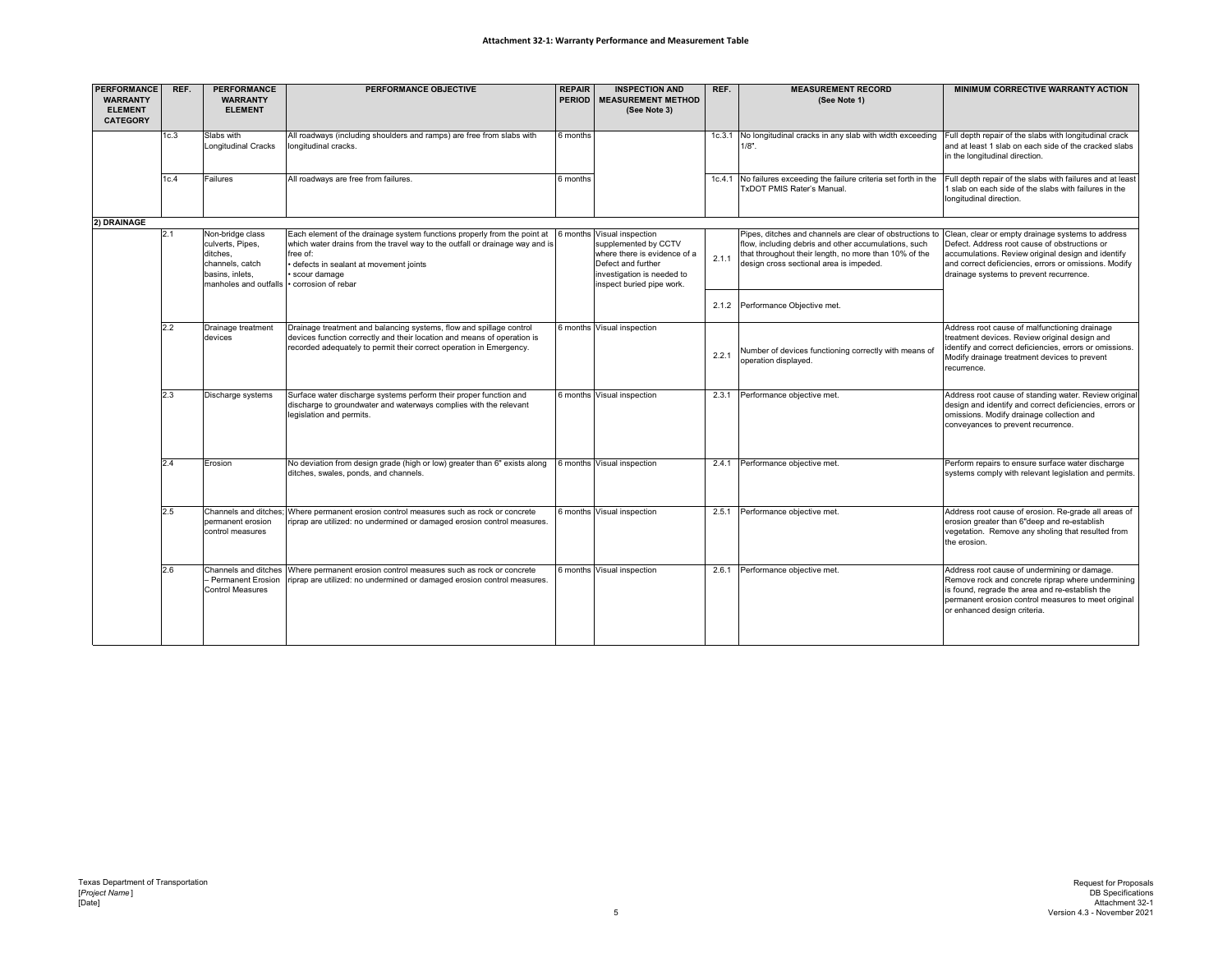| <b>PERFORMANCE</b><br><b>WARRANTY</b><br><b>ELEMENT</b><br><b>CATEGORY</b> | REF. | <b>PERFORMANCE</b><br><b>WARRANTY</b><br><b>ELEMENT</b>                                                                                                                                                                                                                                                                                                            | PERFORMANCE OBJECTIVE                                                                                                                                                                                                                                                                                                                                                                                                                                                                                                                                                                                                                                                                                                                                                                                                                                                                   | <b>REPAIR</b><br><b>PERIOD</b> | <b>INSPECTION AND</b><br><b>MEASUREMENT METHOD</b><br>(See Note 3)                                                                                                                                                                                                                                        | REF.  | <b>MEASUREMENT RECORD</b><br>(See Note 1)                                                                                                                                                                                                                                                                                            | MINIMUM CORRECTIVE WARRANTY ACTION                                                                                                                                                                                                                                                                               |
|----------------------------------------------------------------------------|------|--------------------------------------------------------------------------------------------------------------------------------------------------------------------------------------------------------------------------------------------------------------------------------------------------------------------------------------------------------------------|-----------------------------------------------------------------------------------------------------------------------------------------------------------------------------------------------------------------------------------------------------------------------------------------------------------------------------------------------------------------------------------------------------------------------------------------------------------------------------------------------------------------------------------------------------------------------------------------------------------------------------------------------------------------------------------------------------------------------------------------------------------------------------------------------------------------------------------------------------------------------------------------|--------------------------------|-----------------------------------------------------------------------------------------------------------------------------------------------------------------------------------------------------------------------------------------------------------------------------------------------------------|-------|--------------------------------------------------------------------------------------------------------------------------------------------------------------------------------------------------------------------------------------------------------------------------------------------------------------------------------------|------------------------------------------------------------------------------------------------------------------------------------------------------------------------------------------------------------------------------------------------------------------------------------------------------------------|
|                                                                            |      |                                                                                                                                                                                                                                                                                                                                                                    |                                                                                                                                                                                                                                                                                                                                                                                                                                                                                                                                                                                                                                                                                                                                                                                                                                                                                         |                                |                                                                                                                                                                                                                                                                                                           |       |                                                                                                                                                                                                                                                                                                                                      |                                                                                                                                                                                                                                                                                                                  |
| 3) STRUCTURES                                                              | 3.1  | (Structures having an<br>opening measured<br>roadway of more than<br>20 feet between faces<br>lines of arches or<br>extreme ends of the<br>openings for multiple<br>box culverts or<br>multiple pipes that are<br>60 inches or more in<br>diameter and that<br>have a clear distance<br>between openings of<br>less than half of the<br>smallest pipe<br>diameter) | Structure components Regardless of maintenance performed by TxDOT,<br>(i) Substructures and superstructures are free of:<br>defects in joint sealants<br>along the center of the · defects in pedestrian protection measure<br>scour damage<br>corrosion of rebar<br>of abutments or spring • paint system failure that includes flaking, peeling, bubbling, or having the<br>appearance of rust<br>(ii) Expansion joints free of:<br>defects in drainage system<br>loose nuts and bolts<br>defects in gaskets and/or seals<br>iii) The deck drainage system operates as intended.<br>(iv) Parapets free of:<br>loose nuts and bolts<br>concrete spalling<br>v) Bearings and bearing seats are:<br>properly aligned horizontally and vertically<br>(vi) Sliding and roller surfaces are clean and greased to ensure<br>satisfactory performance. Additional advice contained in bearing |                                | 6 months a. The National Bridge<br>Inspection Standards (NBIS)<br>of the Code of Federal<br>Regulations, 23 Highways -<br>Part 650<br>b. The TxDOT Bridge<br><b>Inspection Manual</b><br>c. The Federal Highway<br><b>Administration's Bridge</b><br>Inspector's Reference Manual<br>d. Visual Inspection | 3.1.1 | Performance objective is met and records maintained<br>as required in the TxDOT Bridge Inspection Manual.<br>Condition rating equal to or greater than seven (7) for<br>any deck, superstructure or substructure.<br>3.1.2 Performance objective is met and records maintained<br>as required in the TxDOT Bridge Inspection Manual. | Perform necessary repairs to bring all deck,<br>superstructure, or substructure elements to meet a<br>rating equal to or greater than seven (7). Address root<br>cause of structural defect and perform renewal,<br>rehabilitation or reconstruction as needed to rectify<br>any design deficiencies identified. |
|                                                                            |      |                                                                                                                                                                                                                                                                                                                                                                    | manufacturers' instructions in the structure maintenance manual is<br>followed.<br>(vii) Special finishes are clean and perform to the appropriate standards.<br>(viii) All non-structural items such as hoists and electrical fixings, operate<br>correctly, are clean and lubricated as appropriate, in accordance with the<br>manufacturer's recommendations and certification of lifting devices is<br>maintained                                                                                                                                                                                                                                                                                                                                                                                                                                                                   |                                |                                                                                                                                                                                                                                                                                                           |       | Condition rating equal to or greater than seven (7) for<br>any deck, superstructure or substructure.                                                                                                                                                                                                                                 |                                                                                                                                                                                                                                                                                                                  |
|                                                                            | 3.2  | Load ratings                                                                                                                                                                                                                                                                                                                                                       | All structures maintain the design load capacity and no load restrictions<br>for Texas legal loads (including legally permitted vehicles)                                                                                                                                                                                                                                                                                                                                                                                                                                                                                                                                                                                                                                                                                                                                               |                                | 6 months a. Load rating calculations in<br>accordance with the AASHTO<br>Manual for Bridge Evaluation<br>and the TxDOT Bridge<br>Inspection Manual.<br>b. Load restriction<br>requirements as per the<br><b>TxDOT Bridge Inspection</b><br>Manual.                                                        | 3.2.1 | Performance objective met.                                                                                                                                                                                                                                                                                                           | Address root cause of load rating deficiency and<br>perform renewal, rehabilitation or reconstruction as<br>needed to rectify any design deficiencies identified<br>and prevent recurrence.                                                                                                                      |
|                                                                            | 3.3  | Gantries and high-<br>masts                                                                                                                                                                                                                                                                                                                                        | Sign gantries, signal gantries and high masts are structurally sound and<br>free of:<br>loose nuts and bolts<br>defects in surface protection systems.                                                                                                                                                                                                                                                                                                                                                                                                                                                                                                                                                                                                                                                                                                                                  |                                | 6 months Visual inspection                                                                                                                                                                                                                                                                                | 3.3.1 | Performance objective met.                                                                                                                                                                                                                                                                                                           | Address root cause of defects. Tighten loose nuts<br>and bolts to the required torque. Repair or replace<br>surface protection systems as needed to rectify any<br>design deficiencies identified and prevent recurrence.                                                                                        |
|                                                                            | 3.4  | Access points                                                                                                                                                                                                                                                                                                                                                      | All hatches and points of access have fully operational and lockable<br>entryways.                                                                                                                                                                                                                                                                                                                                                                                                                                                                                                                                                                                                                                                                                                                                                                                                      |                                | 6 months Visual inspection                                                                                                                                                                                                                                                                                | 3.4.1 | Performance objective met                                                                                                                                                                                                                                                                                                            | Address root cause of Warranty Defects and perform<br>renewal, rehabilitation or reconstruction as needed to<br>rectify any design deficiencies identified and prevent<br>recurrence.                                                                                                                            |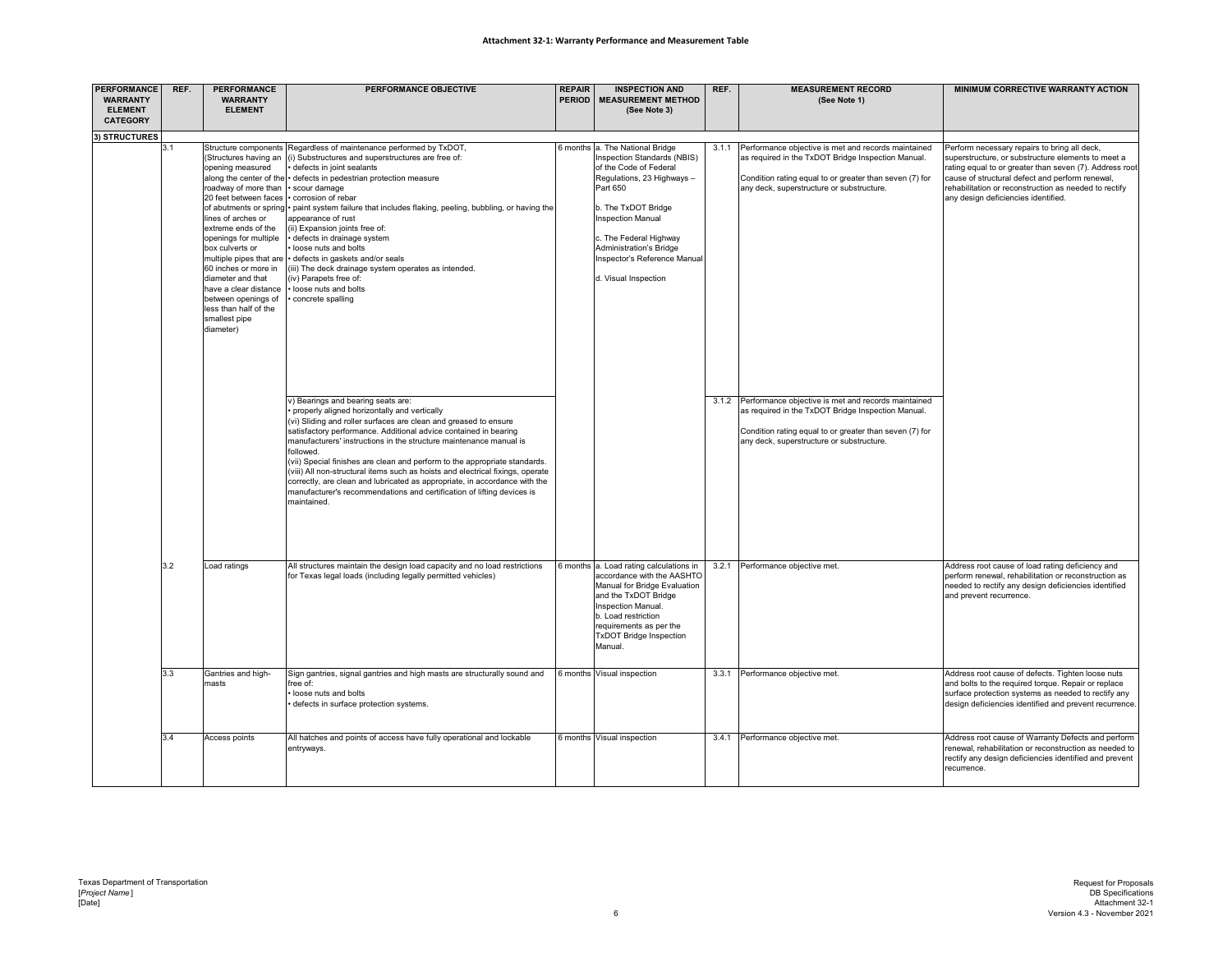### **Attachment 32‐1: Warranty Performance and Measurement Table**

| <b>PERFORMANCE</b><br><b>WARRANTY</b><br><b>ELEMENT</b><br><b>CATEGORY</b> | REF. | <b>PERFORMANCE</b><br><b>WARRANTY</b><br><b>ELEMENT</b>   | PERFORMANCE OBJECTIVE                                                                                                                                                                                                                                                                                                                                                                                                                                                                                                                                                                                                                                                                                                                                                                                                                                                                                                                                                                                                                                                                                                                                                                                                                                                                                                                                                                                                                                                                                                                                                                                       | <b>REPAIR</b><br><b>PERIOD</b> | <b>INSPECTION AND</b><br><b>MEASUREMENT METHOD</b><br>(See Note 3)                                                                            | REF.  | <b>MEASUREMENT RECORD</b><br>(See Note 1) | MINIMUM CORRECTIVE WARRANTY ACTION                                                                                                                                                    |
|----------------------------------------------------------------------------|------|-----------------------------------------------------------|-------------------------------------------------------------------------------------------------------------------------------------------------------------------------------------------------------------------------------------------------------------------------------------------------------------------------------------------------------------------------------------------------------------------------------------------------------------------------------------------------------------------------------------------------------------------------------------------------------------------------------------------------------------------------------------------------------------------------------------------------------------------------------------------------------------------------------------------------------------------------------------------------------------------------------------------------------------------------------------------------------------------------------------------------------------------------------------------------------------------------------------------------------------------------------------------------------------------------------------------------------------------------------------------------------------------------------------------------------------------------------------------------------------------------------------------------------------------------------------------------------------------------------------------------------------------------------------------------------------|--------------------------------|-----------------------------------------------------------------------------------------------------------------------------------------------|-------|-------------------------------------------|---------------------------------------------------------------------------------------------------------------------------------------------------------------------------------------|
| 3) STRUCTURES                                                              |      |                                                           |                                                                                                                                                                                                                                                                                                                                                                                                                                                                                                                                                                                                                                                                                                                                                                                                                                                                                                                                                                                                                                                                                                                                                                                                                                                                                                                                                                                                                                                                                                                                                                                                             |                                |                                                                                                                                               |       |                                           |                                                                                                                                                                                       |
|                                                                            | 3.5  | Retaining walls                                           | Regardless of maintenance performed by TxDOT, retaining walls are free<br>of defects, including, but not limited to:<br>defects in sealed ioints<br>defects in pedestrian protection<br>scour damage<br>corrosion of rebar<br>failure of any paint system failure that includes flaking, peeling, bubbling<br>or having the appearance of rust<br>concrete spalling<br>settlement beyond that anticipated in the signed and sealed design<br>report                                                                                                                                                                                                                                                                                                                                                                                                                                                                                                                                                                                                                                                                                                                                                                                                                                                                                                                                                                                                                                                                                                                                                         |                                | 6 months Visual inspection                                                                                                                    | 3.5.1 | Performance objective met.                | Address root cause of Warranty Defects and perform<br>renewal, rehabilitation or reconstruction as needed to<br>rectify any design deficiencies identified and prevent<br>recurrence. |
|                                                                            |      |                                                           | Parapets are free of:<br>loose nuts and bolts<br>concrete spalling                                                                                                                                                                                                                                                                                                                                                                                                                                                                                                                                                                                                                                                                                                                                                                                                                                                                                                                                                                                                                                                                                                                                                                                                                                                                                                                                                                                                                                                                                                                                          |                                |                                                                                                                                               | 3.5.2 | Performance objective met.                | Address root cause of defects. Tighten loose nuts<br>and bolts to the required torque. Repair concrete<br>spalls with products from the TxDOT QPL                                     |
|                                                                            | 3.6  | <b>MSE Walls</b>                                          | Regardless of maintenance performed by TxDOT, panel conditions are<br>free of defects, including, but not limited to:<br>No panels are allowed to touch<br>No more than 5% showing cracking, delaminations, spalls, or scaling per<br>panel for each MSE wall.<br>No instances of cracks >1/4", on more than one panel per wall. All<br>cracking greater than 1/4" must be sealed<br>No concrete surfaces with spalls greater than 1" deep or to<br>reinforcement depth. Any spall showing reinforcement must be repaired<br>Joint condition - No instances of joints with exposed fabric, provide<br>repairs when wall backfill integrity is jeopardized.<br>. No instances of MSE backfill material below joint or vegetation growing<br>between ioints.<br>Panel offset at joints shall not exceed 3/4". Joint opening shall not<br>exceed 1/4" greater or 1/2" less than the design width along adjoining<br>panels.<br>Settlement beyond that anticipated in the signed and sealed design<br>report<br>Measured erosion - No instances of erosion >1 feet deep along wall<br>coping, erosion exposing the top of the leveling pad (where pad is not on<br>rock), or exposed straps or mesh.<br>· Measurement of bowed wall: variance from constructed alignment.<br>Change from as built records measured using 10-ft. straight edge. No<br>instances of variance from constructed alignment greater than 3/4"<br>horizontal movement within 10-ft. vertical.<br>Visual Inspection - free from vegetation and overgrowth of trees affecting<br>or having the potential to affect structural integrity. |                                | 6 months Visual inspection or other<br>specialist inspections to<br>determine variances from<br>constructed alignment.                        |       | 3.6.1 Performance objective met.          | Address root cause of Warranty Defects and perform<br>enewal, rehabilitation or reconstruction as needed to<br>rectify any design deficiencies identified and prevent<br>recurrence.  |
|                                                                            |      |                                                           | 4) PAVEMENT MARKINGS, OBJECT MARKERS, BARRIER MARKERS AND DELINEATORS (NOT USED)                                                                                                                                                                                                                                                                                                                                                                                                                                                                                                                                                                                                                                                                                                                                                                                                                                                                                                                                                                                                                                                                                                                                                                                                                                                                                                                                                                                                                                                                                                                            |                                |                                                                                                                                               |       |                                           |                                                                                                                                                                                       |
|                                                                            |      |                                                           | 5) CURBS, GUARDRAILS, SAFETY BARRIERS AND IMPACT ATTENUATORS (NOT USED)                                                                                                                                                                                                                                                                                                                                                                                                                                                                                                                                                                                                                                                                                                                                                                                                                                                                                                                                                                                                                                                                                                                                                                                                                                                                                                                                                                                                                                                                                                                                     |                                |                                                                                                                                               |       |                                           |                                                                                                                                                                                       |
| 6) TRAFFIC SIGNS (NOT USED)<br>7) TRAFFIC SIGNALS (NOT USED)               |      |                                                           |                                                                                                                                                                                                                                                                                                                                                                                                                                                                                                                                                                                                                                                                                                                                                                                                                                                                                                                                                                                                                                                                                                                                                                                                                                                                                                                                                                                                                                                                                                                                                                                                             |                                |                                                                                                                                               |       |                                           |                                                                                                                                                                                       |
| 8) LIGHTING (NOT USED)                                                     |      |                                                           |                                                                                                                                                                                                                                                                                                                                                                                                                                                                                                                                                                                                                                                                                                                                                                                                                                                                                                                                                                                                                                                                                                                                                                                                                                                                                                                                                                                                                                                                                                                                                                                                             |                                |                                                                                                                                               |       |                                           |                                                                                                                                                                                       |
|                                                                            |      | 9) FENCES, WALLS AND SOUND ABATEMENT (NOT USED)           |                                                                                                                                                                                                                                                                                                                                                                                                                                                                                                                                                                                                                                                                                                                                                                                                                                                                                                                                                                                                                                                                                                                                                                                                                                                                                                                                                                                                                                                                                                                                                                                                             |                                |                                                                                                                                               |       |                                           |                                                                                                                                                                                       |
| 10) ROADSIDE MANAGEMENT (NOT USED)                                         |      |                                                           |                                                                                                                                                                                                                                                                                                                                                                                                                                                                                                                                                                                                                                                                                                                                                                                                                                                                                                                                                                                                                                                                                                                                                                                                                                                                                                                                                                                                                                                                                                                                                                                                             |                                |                                                                                                                                               |       |                                           |                                                                                                                                                                                       |
|                                                                            |      | 11) REST AREAS AND PICNIC AREAS (NOT USED)                |                                                                                                                                                                                                                                                                                                                                                                                                                                                                                                                                                                                                                                                                                                                                                                                                                                                                                                                                                                                                                                                                                                                                                                                                                                                                                                                                                                                                                                                                                                                                                                                                             |                                |                                                                                                                                               |       |                                           |                                                                                                                                                                                       |
|                                                                            | 2.1  | 12) EARTHWORKS, EMBANKMENTS AND CUTTINGS<br>Slope failure | No structural or natural failures of the embankment and cut slopes of the<br>Project.                                                                                                                                                                                                                                                                                                                                                                                                                                                                                                                                                                                                                                                                                                                                                                                                                                                                                                                                                                                                                                                                                                                                                                                                                                                                                                                                                                                                                                                                                                                       |                                | 6 months Visual inspection to be<br>performed by geotechnical<br>specialist and further tests as<br>recommended by specialist<br>as required. |       | 12.1.1 Performance objective met.         | Repair all slope failures, re-establish original line and<br>grade or make necessary modifications to line and<br>grade to prevent recurrence.                                        |
|                                                                            | 12.2 | <b>Slopes General</b>                                     | Slopes are in conformance to the original, as-designed, graded cross-<br>sections (or any modifications to such cross sections needed to address<br>erosion or instability).                                                                                                                                                                                                                                                                                                                                                                                                                                                                                                                                                                                                                                                                                                                                                                                                                                                                                                                                                                                                                                                                                                                                                                                                                                                                                                                                                                                                                                |                                | 6 months Visual inspection                                                                                                                    |       | 12.2.1 Performance objective met.         |                                                                                                                                                                                       |